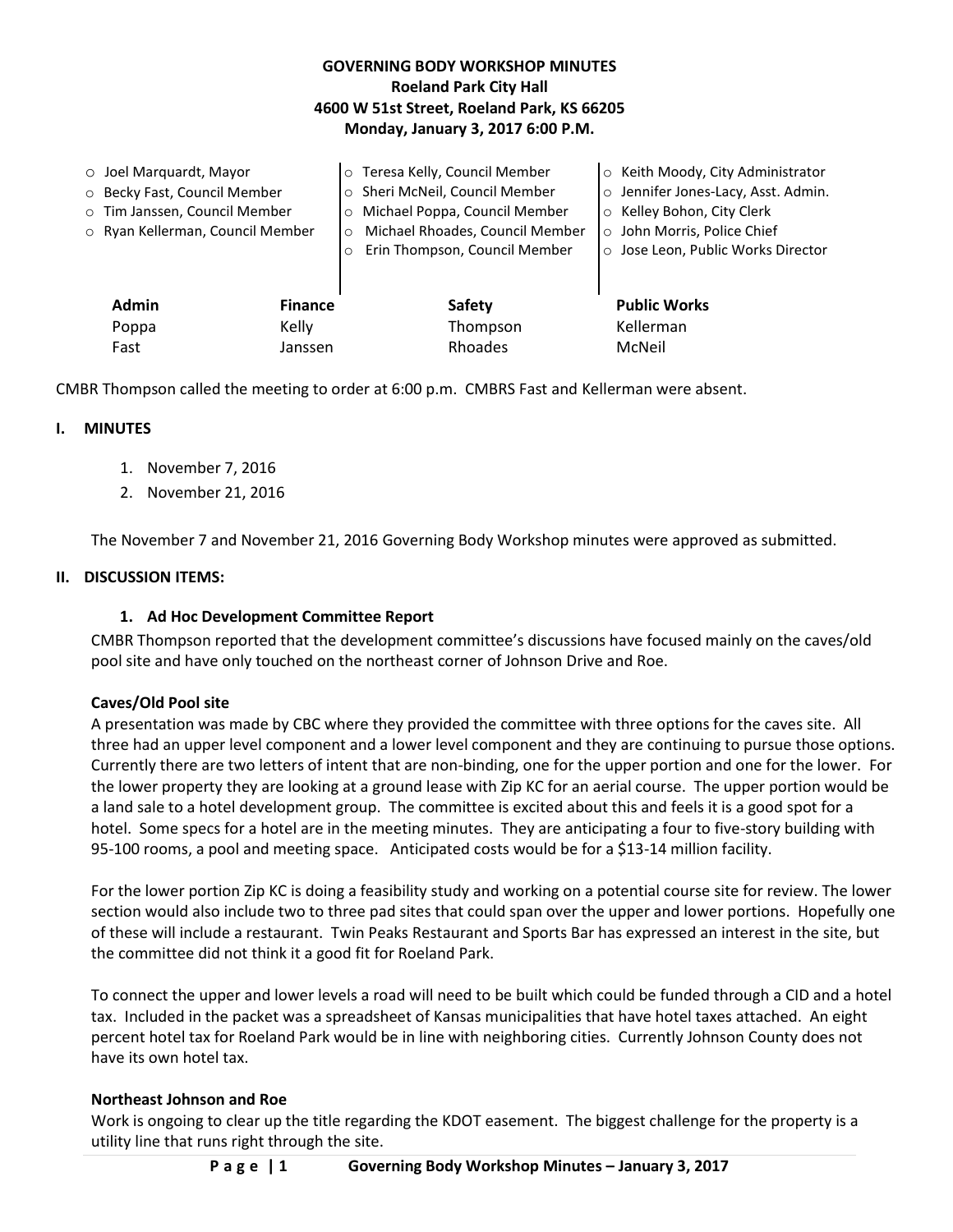CMBR Fast wanted to know if development of the caves site could move forward without a CID in place. CMBR Thompson said she believed the hotel tax would fund a portion. City Administrator Moody said at eight percent the hotel tax could generate enough funds to cover the cost of the drive connection between the lower and upper levels which would wrap around the southwest corner of the site. Also anticipated is a connection between the Roe Parkway cul-de-sac and Roe Boulevard that will create an opportunity for a left turn onto the new access point off of Roe Boulevard. Mr. Moody said it's possible a CID may not be necessary. The hope is to have a restaurant and other retail operations located on the property and to have them participate in the improvements separate from the hotel tax. Whether it would be through a CID or funding directly they would anticipate the developers' participation to help pay for improvements. He added that the Council could take a position to pay for the improvements and then be reimbursed through the CID or the hotel/motel tax. This option would more than likely require borrowing on behalf of the City to do that. The expected cost of the extension of Roe Parkway, the new intersection at Roe Parkway and Roe Boulevard is to be \$250,000. The drive connection is estimated at \$350,000, and includes sanitary sewer work.

CMBR Fast said she would like there to be further discussion of owning the land versus leasing it. As a part of the Johnson County Citizens Academy, there had a presentation on leasing versus owning on the Johnson County Executive Airport and Century and said that they have done well by leasing as it pays for the airport. She recommended they might confer with Aaron Otto (previous Roeland Park City Administrator) who works for Johnson County and is now the executive director the Johnson County Airport and find out how they made money off the leasing versus selling the land with these discussions to be done before there's a final decision on the land.

City Administrator Moody said he did not believe that staff was remiss in discussing the benefits associated with leasing. In previous discussions he said that the benefits of the City maintaining ownership of the land would be the ability to control what happens with it and that it would also provide a steady long-term revenue stream. Benefits associated with selling the land is that it will create funds that can be immediately used for other improvements such as providing the resources to pay for a Public Works facility. It could also generate funds to be used to complete projects on the CIP. Mr. Moody added that he knows it is the preference of this Council is not to borrow and those resources would then be used to do capital improvement that would otherwise require borrowing to complete.

CMBR Fast asked if the ad hoc committee had talked about owning the land and creating a CID, and the City realizing the benefits of the improvements. If the City would decide later to sell the property it would benefit the taxpayers and community rather than giving a CID to a developer/landowner.

City Administrator Moody said a CID can be made to make private improvements, build structures, and purchase land. The owner would have a portion of that investment paid for with the additional sales tax. To be the beneficiary of the CID they would need to be the developer, need to pay for the buildings, which would then have the City borrowing to construct those buildings and taking further risk on whether they would be leased. City Administrator Moody said did not see how it could be done by the city without borrowing with either general obligation bonds or CID special revenue bonds.

Mayor Marquardt said the letter of intent they have received by the hotel developer if for purchase of the land. City Administrator Moody said it was decided at a previous meeting that the Council opted for a sale of the upper portion and leasing the lower portion. In their discussions, they have not spoken with the hotel developer regarding a possible land lease.

CMBR Thompson added the committee has not discussed sales versus lease on the pad sites either.

CMBR Rhoades said it states in the letter of intent the lower portion is for lease. The purpose behind leasing the lower portion is they are not familiar with the staying power of such a venture as Zip KC and in case it did not work out the City would have the ability to have control of the site and find something new.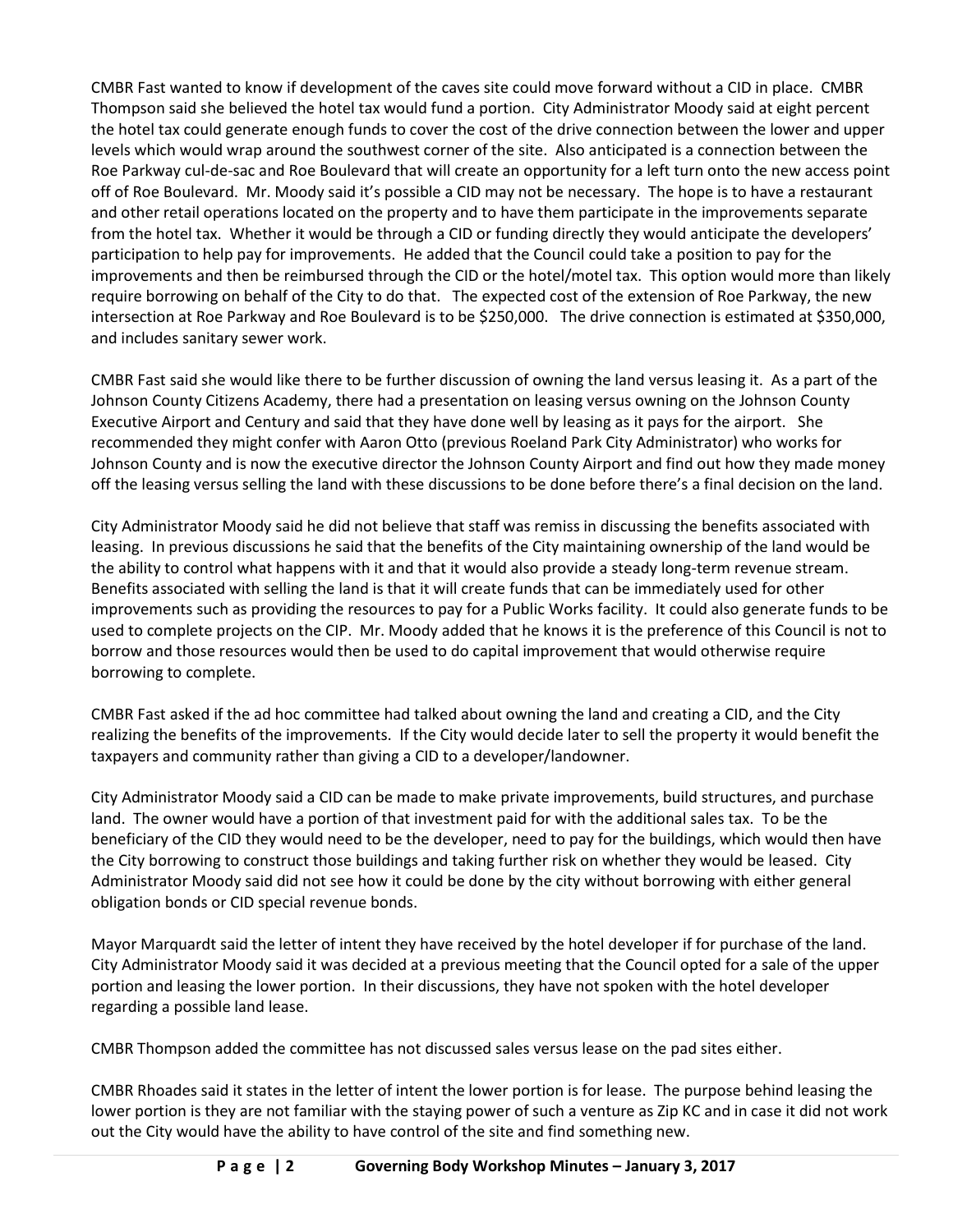CMBR Fast reiterated that she would like to bring this back for further discussion at another Workshop before any further decisions are made on any other land in the city as they have gotten in trouble before by selling off city land.

CMBR Thompson said the committee's intention is always to bring anything to the full Council before decisions are made and will continue to abide by that as long as the committee continues.

CMBR Fast said she would also like to have a discussion on leasing versus selling for the City's remaining land as there are so few pieces left. The caves site development is a gateway to the city and it is possible the hotel could go bankrupt and the area could become blighted very quickly and further stressed she would like more discussion on selling city land versus leasing.

CMBR Poppa said he wouldn't mind continuing this conversation again at a future Workshop. CMBR Rhoades agreed.

Mayor Marquardt said he did not want to cause concern for potential hotel development purchaser, but would like to get their input on purchasing versus leasing.

By agreement, the Governing Body will discuss this further at their February Workshop.

# **2. Ad Hoc Development Committee Renewal**

City Administrator Moody provided a copy of Ordinance 931 that outlines the institution of committees. CMBR McNeil said if five or more Governing Body members want to be on a committee the group should come before Council noting that she, CMBR Kelly and CMBR Janssen wanted to be on the Ad Hoc Development Committee.

CMBR Kelly said she is happy with the way the committee was going. However, she is unhappy with a Councilmember who has expressed interest and really wanted to be on it but is not permitted. Ms. Kelly said she does not have time to be on another committee although she would love to be involved. She said as a result of many of the councilors wanting to be involved on committees, they had to come up with guidelines. Also after many heated discussions it resulted in people who wanted to be on the committee forfeiting a spot to accommodate others. CMBR Kelly reiterated this committee is unique and that relationships that are built between members of the committee and developers and that continuity should remain. She felt it would be too cumbersome for the committee to be comprised of all the Councilmembers.

CMBR Rhoades said if five members want to be on committee, then it should become a Council issue. If this is the case and they wish to participate the meetings are during the day and could possibly be long. These meetings also require a quorum which might be difficult to make if there are too many members who cannot make the meeting.

CMBR Poppa also agreed it would cumbersome for the entire Council to be part of the ad hoc committee. He also said that relationships have already been made and expressed his desire to remain on the committee. He also stated that anyone is welcome at any meeting. The committee takes no action, but reports to the full Council who then makes the final decision.

CMBR Thompson said she would like to remain on the committee, particularly on the caves site aspect as they are so close and there is only 12 months to spend the TIF money. She said if there is a possibility to do a second committee to work the Northeast Johnson and Roe committee, she would offer her spot to CMBR McNeil on that committee.

CMBR Fast said she would like to see an addendum added to the ordinance that at the end of next year the committee would change over as she would also like to be on the committee. She said the residents like fresh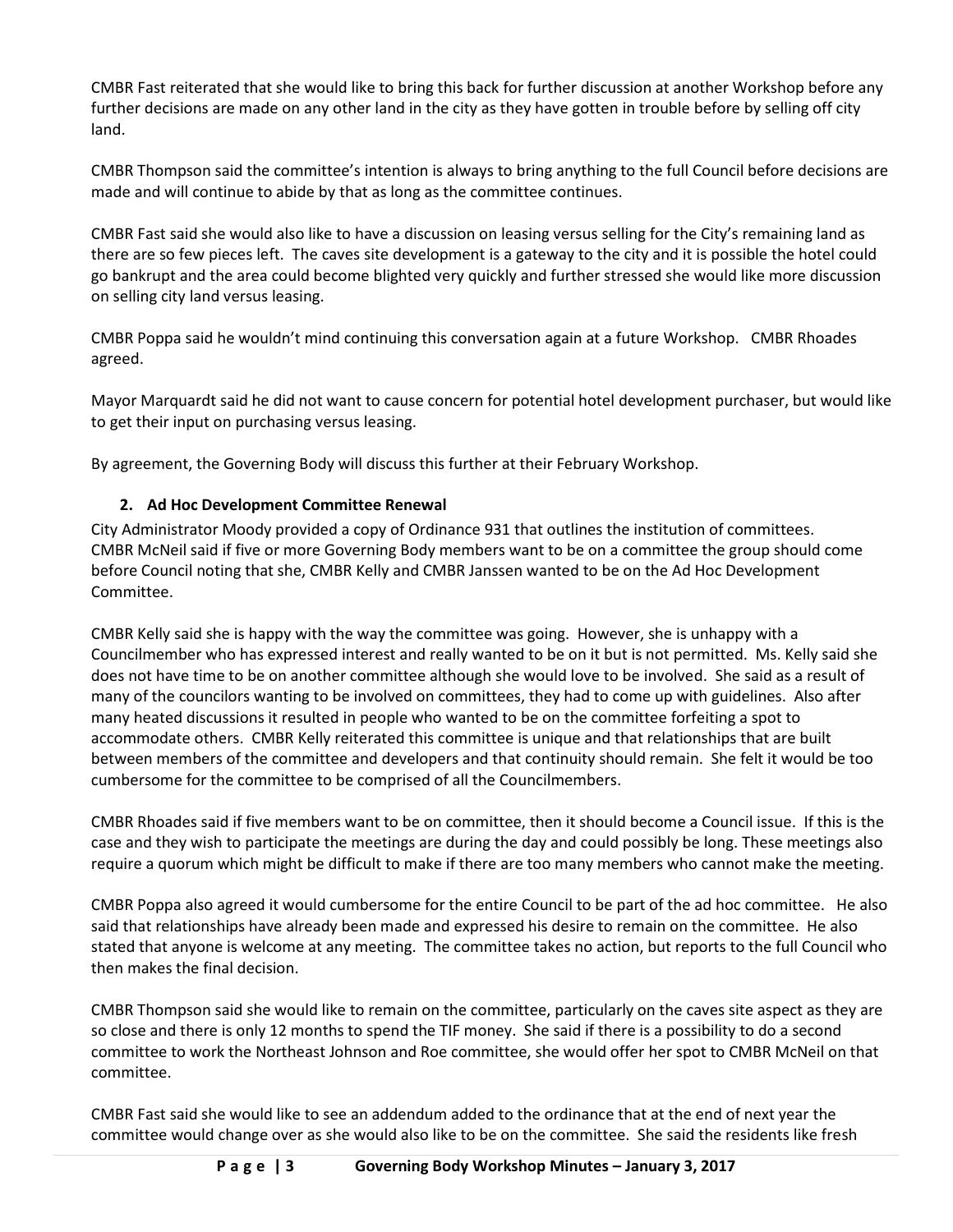ideas and new perspective as is evident with the changeover seen by election changes in the mayor and council position. She also agreed with CMBR Thompson with regards to the continuity of working with the same developer and the same people.

Mayor Marquardt asked CMBR Fast, CMBR Janssen and CMBR Kellerman if they would want to meet on Wednesday mornings at this point to try to work with the developer and consultant as he has not seen a lot of participation. He said this is his concern with a full group and it would be fortunate to have five members who are energetic, but added everyone does not need to participate.

CMBR Fast said she did not want to be on the committee right now, but would in a year.

CMBR McNeil said the committee is fine as it is, but did ask for more input from committee.

CMBR Thompson reminded everyone that they are always welcome to the meetings. She will make an effort to report more.

The Ad Hoc Redevelopment Committee is an open meeting and they work to stay on the topic at hand. It does not meet the rules of Council quorum and will not violate KOMA if Councilmembers wish to attend and offer their input.

City Attorney Mauer has stated that if Councilmembers are at the meeting and recognized by the committee chair, then they would be allowed to speak.

There was agreement to move this forward to the Consent Agenda at the January 17, 2017 City Council meeting.

## **3. 1% Arts Direction to Arts Committee**

Marek Gliniecki, Chair of the Arts Advisory Committee, addressed the Governing Body regarding the ongoing discussions with Commerce Bank and the one percent for art at the northwest corner of Roe and Johnson Drive where a bank and small hospital are being built. The Arts Committee last had a meeting with Commerce Bank, City staff at the end of September 2016.

Mayor Marquardt asked Mr. Gliniecki for his personal thoughts as well as the committee's on the art and the direction they are leaning.

Mr. Gliniecki said the architect for Commerce and bank personnel presented a proposal that the Arts committee felt did not meet the one percent requirements they were seeking. There was some push back by the bank on what they felt was a suitable presentation. After further discussion Commerce stated that whatever is put on the site needs to reflect them as a corporation or an entity rather than incorporate the art directly into a city-wide concept. Mr. Gliniecki said there was a lot of back and forth dialogue and Commerce was strong in their desire that the art reflect their own needs. Mr. Gliniecki said he felt Commerce did not have a strong grasp of what art should be on a site like that. Now, that the site is divided into two owners, the hospital and the bank site, the hospital will cede to Commerce Bank all responsibility for the art. Following the meeting there was a lot of discussion between the committee, city staff and Mr. Moody, all of whom felt that Commerce Bank needed to come back with a better concept for what they wanted to do for the site, a concept of what art on the site would mean, and how it would reflect the City's needs. The committee was divided on the timelines of the art and how much to accede to Commerce as opposed to the City's overall needs.

CMBR Kelly asked if there were guidelines as to how much Commerce can spend. Mr. Gliniecki said they can obviously spend more than one percent, but it is clear that whatever goes on the site needs to be art done by an artist and located on the property of the developer and available for view by the general public basically 24/7.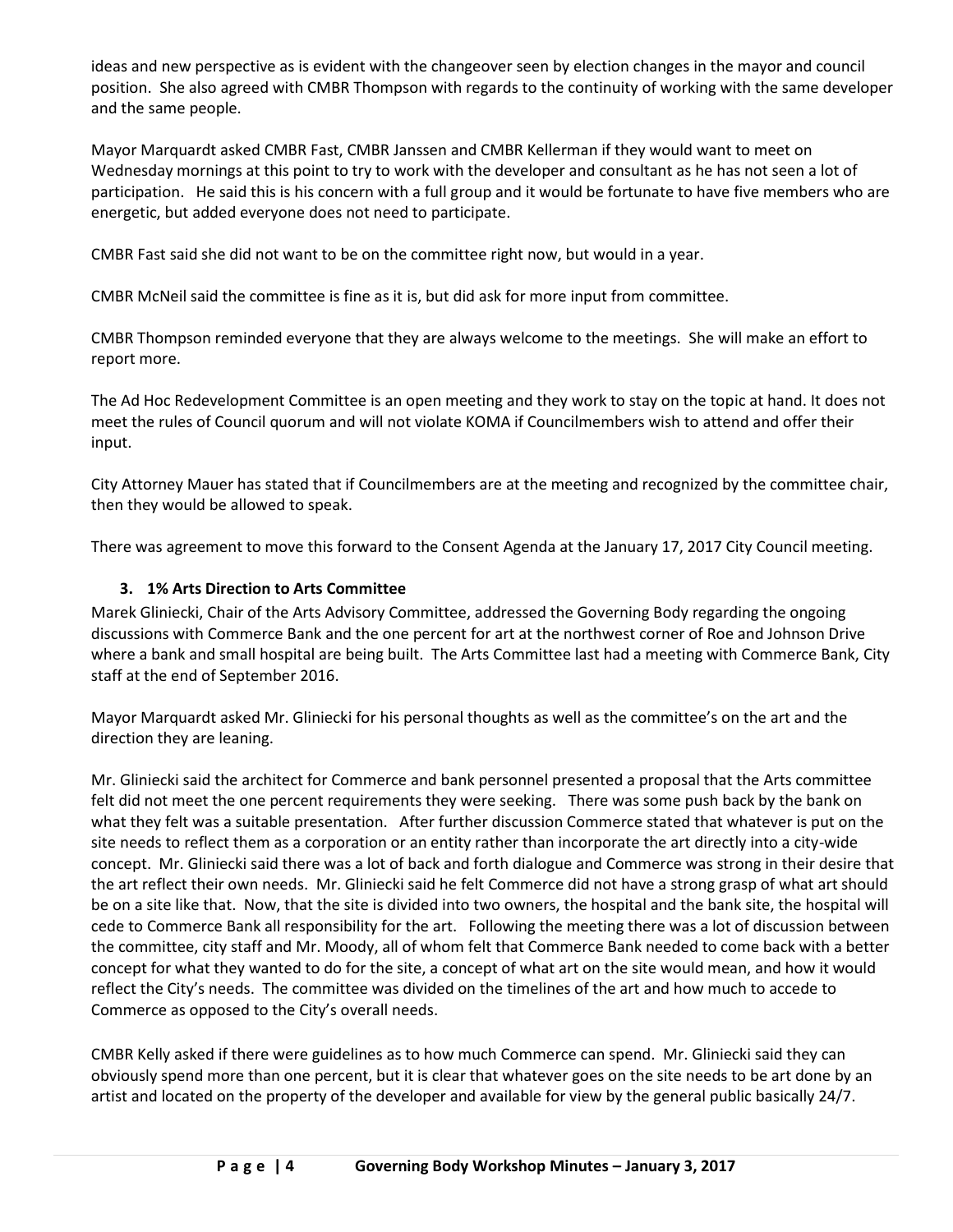CMBR Rhoades said he would like to see entryway pieces of art that match at the caves and the Commerce sites as both are gateways to Roeland Park on Roe Boulevard. Mr. Rhoades also said that most cities probably take these types of funds for such a feature and put up what they want and by including the bank in the discussions just might be stalling the project.

Mayor Marquardt said it might be a good idea to revisit how involved Commerce is in the process and also to find out if the city does have absolute approval over what art and which piece of art is installed.

City Administrator Moody acknowledged this is a unique situation and if the Council has discovered the needs now are different than what it is in the resolution, it is possible to amend that. Mr. Moody said if they are patient and continue with the history of Roeland Park and work to make these are projects complement one another and work together, then being patient is a good thing. Mr. Moody said they should start on the community visioning process for Roe Boulevard in the summer of 2017. They will also be going to market with the property at the northeast corner this summer as well. The bank's timeline does not show construction completion at the northwest corner until the end of 2017. By that time they should have direction from the community visioning and can help the bank come up with greater clarity on what the City would feel would be complimentary to what they are going to build along Roe.

Mr. Gliniecki said their concern is to make sure that they have a cohesive branding feel to their site. He agreed with Mr. Moody to work on a coordinated effort then a bigger concept can developed and accomplished. He said it will do more for the city than adding little pieces here and there that are disconnected. Mr. Gliniecki said his personal feeling is that the more that can go toward an overall strategic concept in this particular issue is going to be better for the City especially when the visioning committee comes through with their end product. He did say that there needs to be more conversations with Commerce

CMBR Poppa said it's possible Commerce Bank has misunderstood the City's intention, not understanding the impact of not allowing the residents of Roeland Park to have their entryway when the residents of Roeland Park will using their bank.

CMBR Rhoades said he would like to discuss this at a future Workshop and then move it to a Council to decide who is going to be in charge.

The Council indicated that they would like for the Arts Committee to work towards coordinating the various gateway items discussed.

CMBR Fast said she felt this is a huge task and recommended that Ms. Jones-Lacy be able to help with this. City Administrator Moody said that Public Works Director Leon will be able to help with assessing what needs to be done and to come up with a plan for each piece that would be presented for Council approval and they will move forward doing what they can with the resources that are in the budget. Mr. Moody said it's possible the Council may have to allocate future resources from future budgets to finish the project.

Mayor Marquardt said the ad hoc development committee has discussed this and has agreed that it should be a coordinated effort with the art. The bank spokesperson is an attorney and to be clear they should get the City Attorney's advice.

City Administrator Moody asked for clarification on what information they are requesting of the attorney. Mayor Marquardt said they want to know if the City has absolute approval of what art is and which art they would like to see. He also wants to know if it has to be entirely on the site. And if so, does that mean entirely on Commerce's site for their portion and on the hospital site for their portion. He does know that there is an expectation that all of the art is going to be on the Commerce site, but wanted to know if it is possible it could go on City-owned property.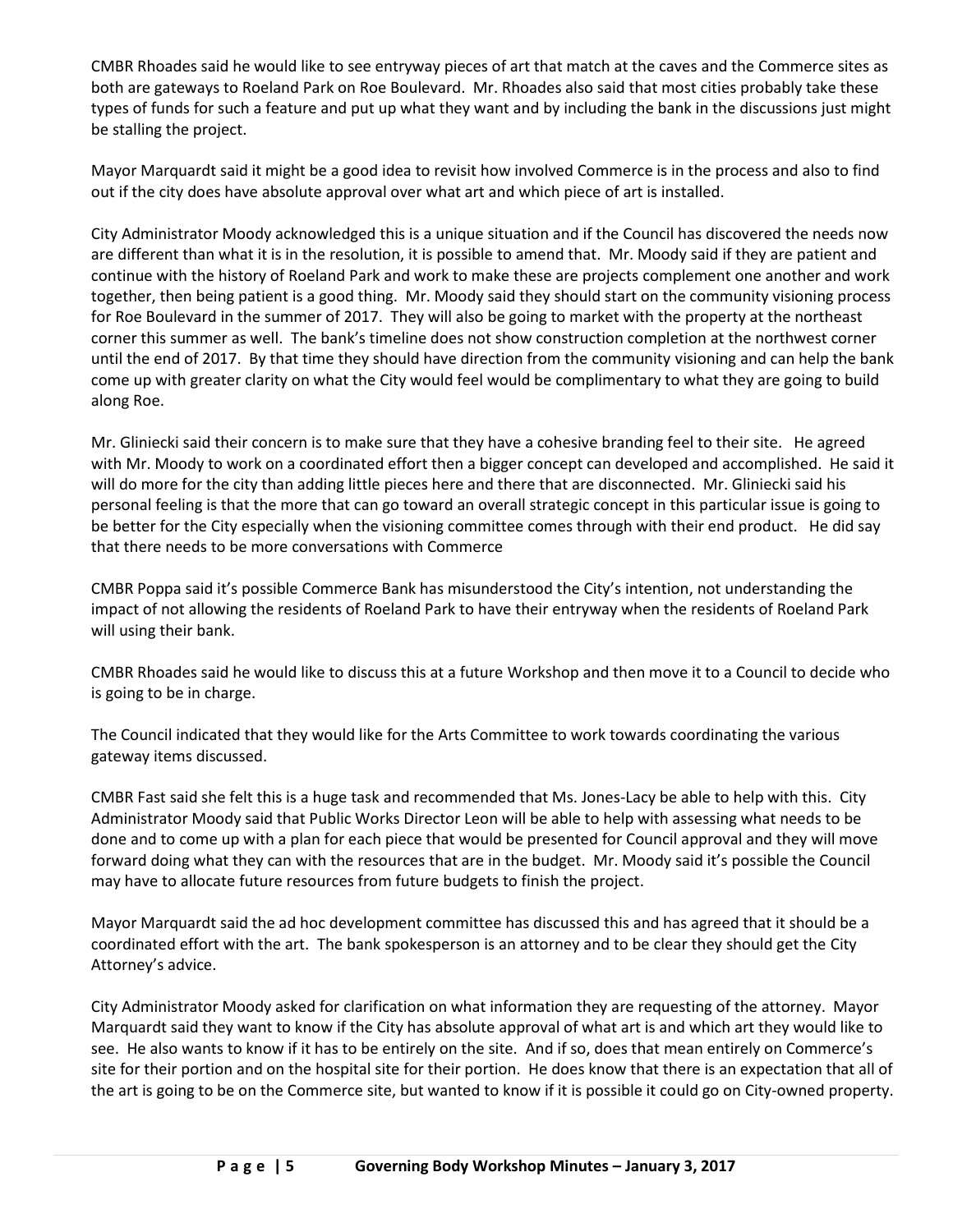Mayor Marquardt said he would like those points addressed at the next available Workshop or Council meeting and that the City Attorney is available.

The Council thanked Mr. Gliniecki for his time and CMBR Thompson said they will work to give him and the Arts Committee more direction.

# **4. Changes to Type 1 Special Event Terms**

This was a continuation of a discussion from the last December Workshop meeting. The proposed language presented to the Governing Body was approved by the Planning Commission. Type 1 special events are ones that affect schools, religious institutions and non-profit organizations. The issue has mainly revolved around signage. The proposed changes were to allow more signage on properties for special events. The recommendation by the Planning Commission was to allow advertising signs and symbols as demarcation of a special event that would be limited to a maximum of 31 days and a maximum frequency of similar events to four non-consecutive times per calendar year. It would also provide for an unlimited number of signs. Signs would have a maximum width of eight feet in length and a maximum height of four feet above grade. The understanding by the Planning Commission from the Council was the parameters were too broad and they were looking for additional constraints.

Ms. Jones-Lacy reviewed what was discussed and as the Mayor requested, she and Management Intern Ian Hutcheson went and talked to the different churches and schools in the community to find out what their needs were for outside advertising signs for special events. Some of the recommendations or changes the Council might want to consider are:

- Limit the area of signage display, but not the number of signs.
- Limit the number of signs and symbols of any display to a specific number.
- Limit the number of signs to a set number of linear feet of lot frontage.
- Limit the signage display to a certain percentage of the lot.

Ms. Jones-Lacy expressed concerns if the lot size is considered, especially if comparing the size of the St. Agnes campus in comparison to Roesland Elementary.

Previously the Council agreed to the language listed under Section 16-703, Items A through C. There was a question in regards to Item D where it specifies the dimensions of the sign. Ms. Jones-Lacy suggested the following language.

"Advertising signs and symbols marking a special event shall be limited to a maximum duration of 31 days, and to a maximum frequency for similar events of four non-consecutive times per calendar year. The location of the signs and symbols shall be limited to a land area of 500 square feet. The maximum size of a single sign shall not exceed eight feet (8') in length and up to four feet (4') above grade. Total sign area of all signs and symbols part of the display shall not exceed 100 square feet for single-sided signs. If signage is double-sided, then it shall not exceed 200 square feet."

Alternatively, if the Council chose not to make any changes, there is the current option that any organization that has a request that falls outside of the Type 1 through 5 Special Events ordinance can come before the Council on an annual basis and make a request for their displays.

CMBR Poppa and CMBR Thompson both had legal questions they wanted addressed by the City Attorney and recommended tabling further discussion until Mr. Mauer could be present.

CMBR Janssen asked what kind of feedback staff received from the schools and churches. Ms. Jones-Lacy said their only purpose was in asking them what their needs were for events.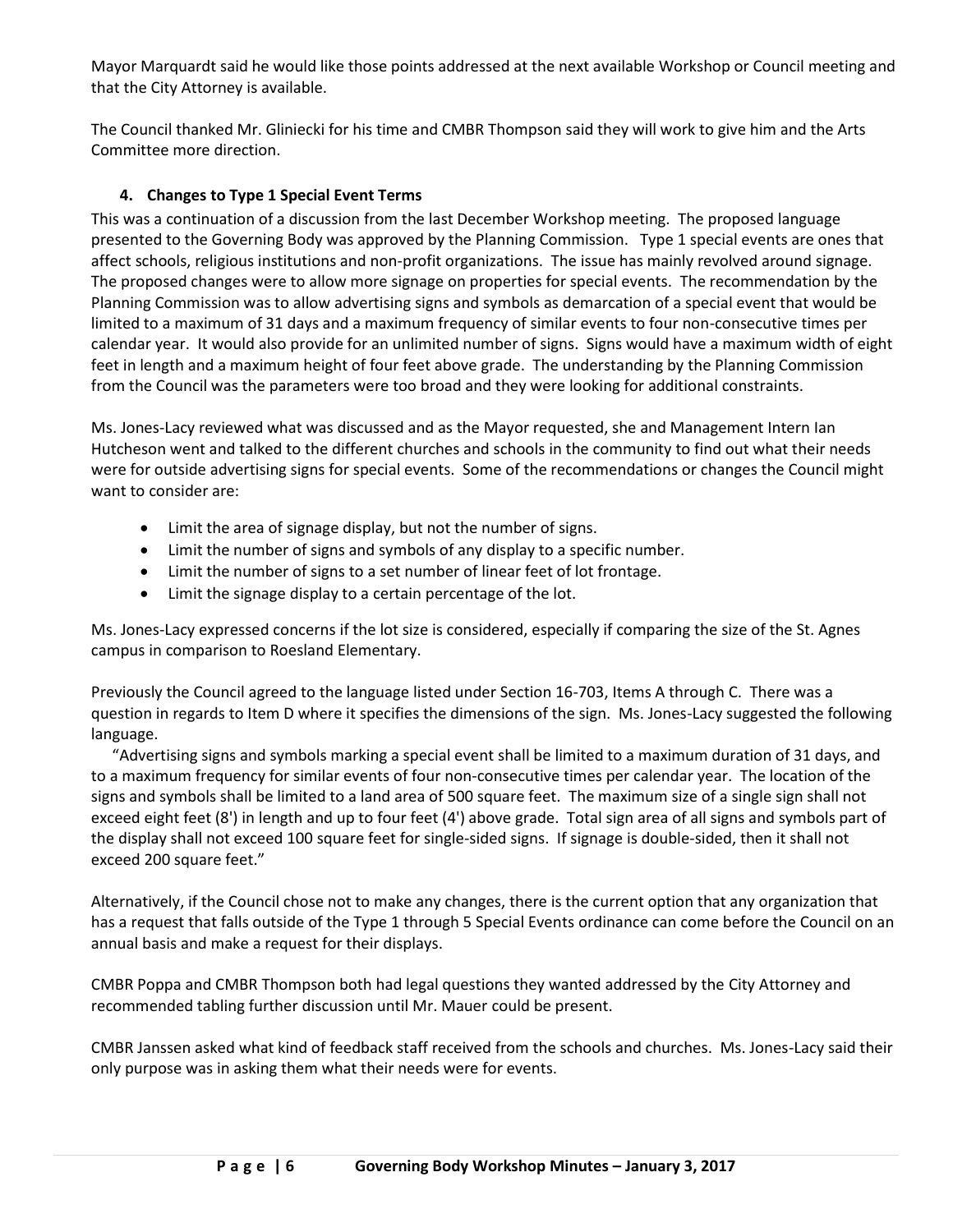CMBR Poppa said he would also like the new City Attorney to weigh in on his interpretation of signs and the symbols as actual advertising signs for a special event and would like his opinion on whether this is actually a special event.

CMBR Thompson added that she would like to know whether or not these are advertising signs. CMBR Poppa asked if there were to be a date, time, place and activities listed on each individual symbol or sign. He said the language was very ambiguous as written and did not like changing the code for all the non-profits in this manner and would like more counsel and to hear from the attorney.

CMBR Fast asked if there were home-based non-for-profits, would they fall under the sign regulations? CMBR Thompson said this would be another point of discussion with the City Attorney.

Mayor Marquardt said he believed that Bishop Miege and St. Agnes are disadvantaged in their ability to have free speech with the code written the way it is. He noted that with the size of their property they are certainly limited in their expression when compared with smaller groups and the Council should try to do something to be more equitable. He said that, yes, St. Agnes and Bishop Miege can ask for special events and could not imagine a Governing Body not granting them these small events that they have been having for a long time.

Ms. Jones-Lacy stated the reason the special event section of the code was looked into was because of the recognition of Right to Life month by the Catholic Church is a special event. She would not recommend changing the actual sign code as it would create new issues. But by limiting it to special events, this encompasses it and puts on additional restrictions that would not exist if the Governing Body were to just focus on the sign code itself.

CMBR McNeil recommended stating the specifics for St. Agnes, but CMBR Thompson said as a sign ordinance this would run afoul of First Amendment problems in creating a special amendment for one organization. Ms. Thompson said she feels the impetus behind the changes is to accommodate this one specific event, whether it is stated or not, and would leave things the way they are. She said they can come before the Governing Body every year, they have in the past, and does not see any need to change the ordinance.

City Administrator Moody said the language is a special event category that is not specific to a church. It provides for multiple churches and multiple schools. They do not feel it is a creating an ordinance for a specific entity and it is not content driven, but just limiting the areas that the signs or symbols are displayed in. He will, however, speak with Steve Mauer, the new City Attorney.

CMBR Poppa asked if the church was in violation the way the ordinance is currently written. Ms. Jones-Lacy said that previously staff had interpreted the crosses as lawn art, but previous City Attorney Shortlidge interpreted the crosses as signs and that they would be in violation of the existing city ordinance.

City Administrator Moody said that there are crosses that are on buildings and the City has taken the position that they are artistic elements a building as part of the architecture. They are not designed to attract attention the same way that the "Golden Arches" are. They are an artistic expression as part of the symbolism of that particular entity.

CMBR Thompson said that after this discussion it is evident that the Governing Body still has questions and would ask that the Mr. Mauer listen to the tape of this discussion and not the number of times this right-to-life event is referenced and also note that the proposed ordinance is specifically based to accommodate this event.

There was agreement to move this to a future Workshop when the City Attorney will be present to participate in the discussion.

CMBR Janssen asked if this was brought to light internally or from the church or the school. Ms. Jones-Lacy said the topic comes up every year due to citizen concern saying the Right to Life display is not within the City code. This is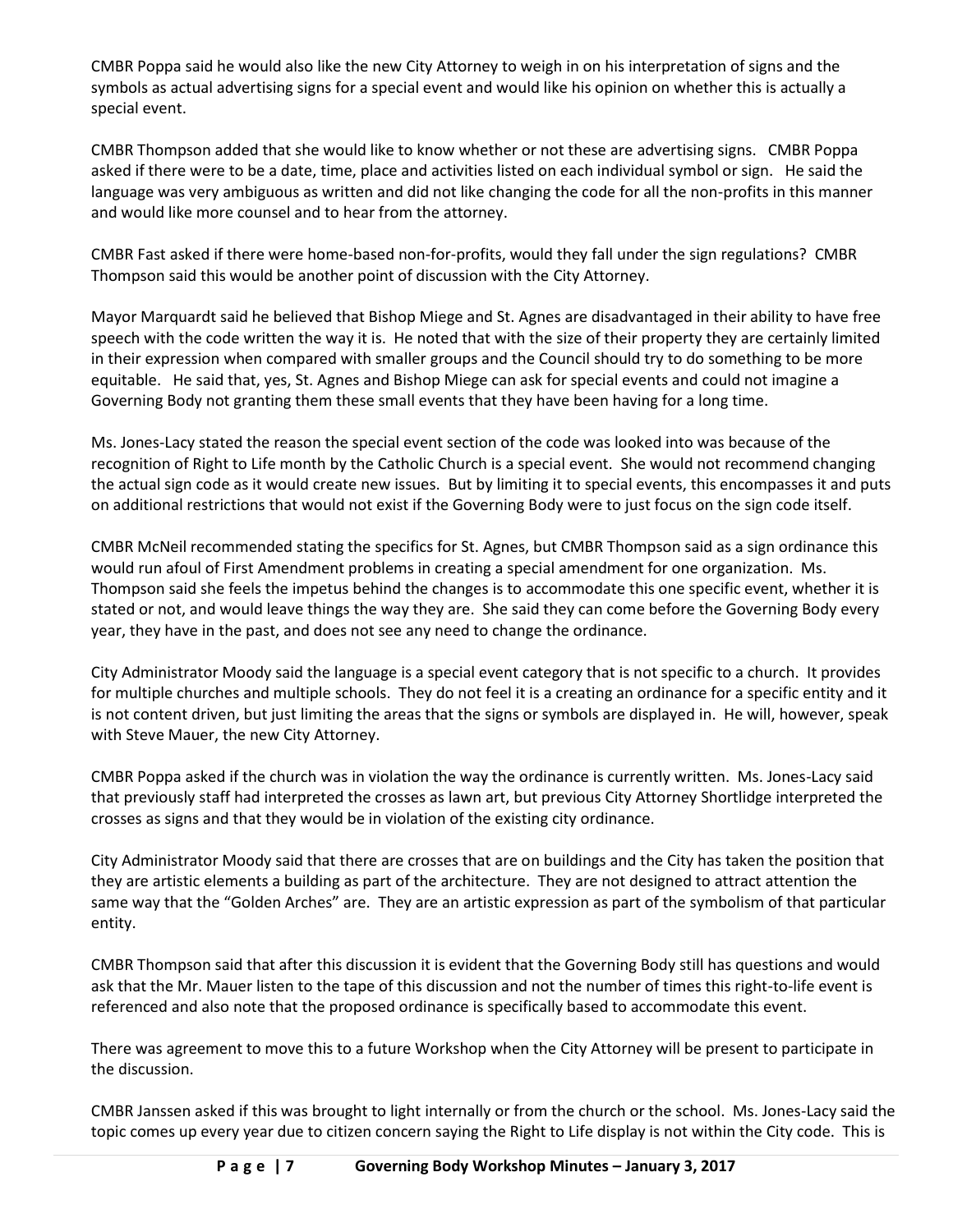an attempt by City staff to accommodate or rectify the issue and it seemed to be the best direction rather than making amendments. The Governing Body could just choose not to amend the code and have the people who have special events come before the Council.

# **5. Trash and Recycle Bin Placement and Shielding**

Ms. Jones-Lacy said it is difficult from a codes enforcement perspective to enforce the code as it is currently written with regards to trash and recycle bin placement and shielding. Staff has made recommendations that containers be allowed to be placed in the rear yard behind the house (primary structure) without a screen. Containers could be placed on the side or front of the house with a single-sided shield that covered the container when looking directly upon that container from the street. They also provided an outline of proper materials that can be utilized for screens and then defined what a screen is and what it is not. They also provided an exception of screen requirements for elderly and disabled and also for some irregular lots all of which would be handled on a case-bycase basis. Also provided for is a violation notice that would require correction within 48 hours, and if not corrected followed with a civil penalty of \$10.

For an exception or exemption to the code the rule staff would go out and evaluate the lot to see what the challenges may be and approve it based on the criteria set such as for the elderly or disabled, or a lot that's particularly difficult to provide a screen and access its containers.

It appeared that the Governing Body agreed with the majority of the revisions with the exception of Number 2, placement on the side or front yard of the dwelling with proper screening. If containers are to be on the front of a house it is to be fully screened on all sides. If on the side of the house, then it needs to be screened on three sides with the house being one of those sides.

Ms. Jones-Lacy then provided photo examples to the Governing Body of receptacles throughout the city and some of the screening and placement methods used.

After presentation of the possibilities and potential exceptions CMBR Janssen said it would be difficult to legislate for all the nuances.

CMBR Thompson said that after seeing the pictures it is a little bit more onerous than she had anticipated.

CMBR Poppa said that everyone wants the city to look nice, but they do not want to put a hardship on either the residents or the staff.

CMBR McNeil said it is part of life when you live in the city you have trash cans. She said a lot of the pictures show that people have really tried hard to get them out of the way where they are not sitting in front of their houses or in front of the driveways. She said the Governing Body is trying too hard and making it harder on the people.

Ms. Jones-Lacy said this is already a very contentious issue among residents and staff receives a lot of complaints on both sides of the issue. She said the Governing Body might think about having this topic at a community forum in the future to get citizen feedback that would help to make a decision on which direction they want to go. Initial recommendations were to try to make it easier to enforce and to just target the obvious violators, but the majority of the Council wanted to do something more.

Mayor Marquardt said adding an extra post and a couple of hinges and a latch are not as onerous as they are making it out to be. He added that there are garage options and acknowledge it is a challenge. He also said the city does make exceptions for weather, the elderly and the disabled. He concluded by stating that he believes the code is acceptable as proposed.

(Mayor Marquardt exited the meeting for a prior commitment.)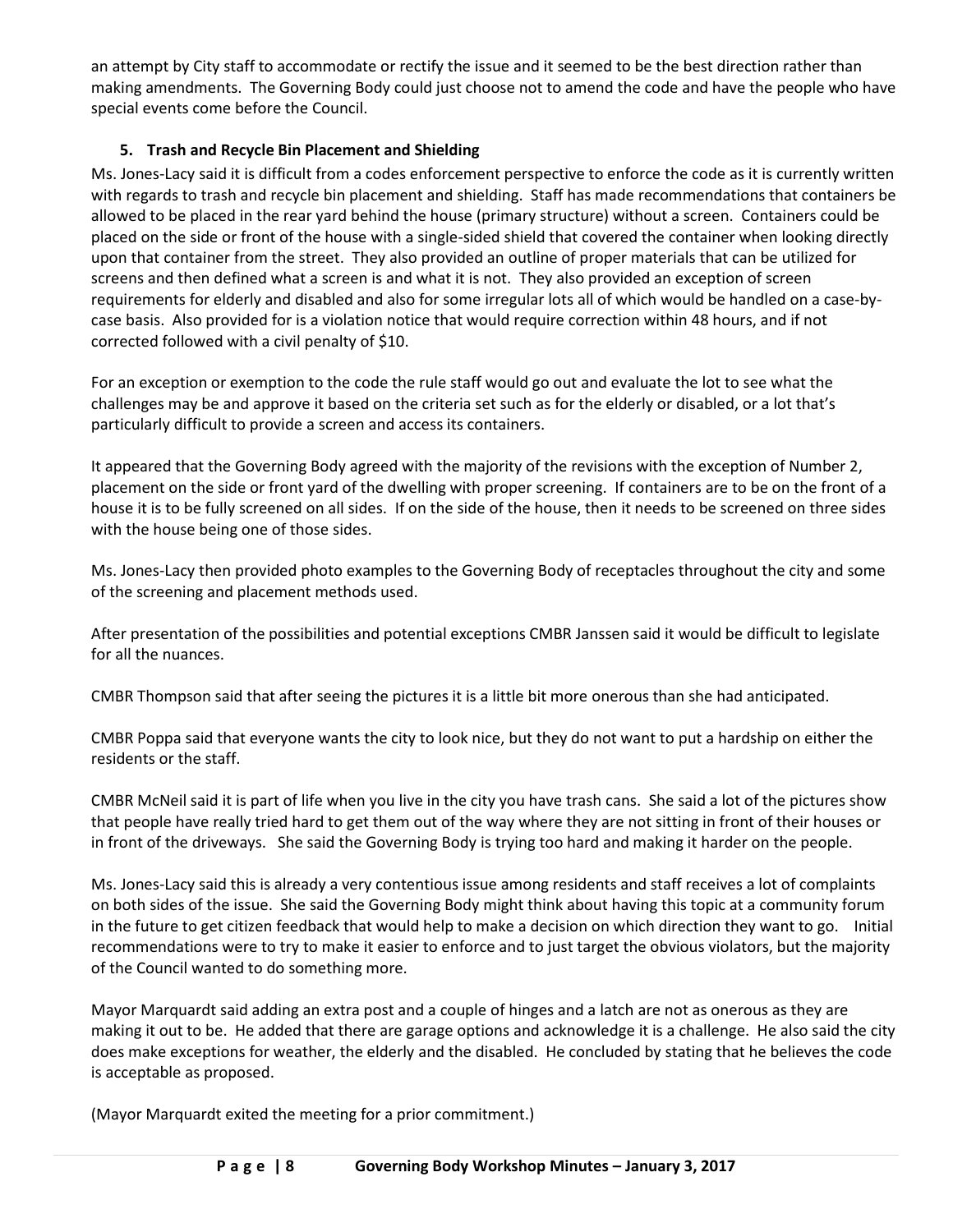Ms. Jones-Lacy said she could also reach out to the residents for the opinion through a Constant Contact or Survey Monkey. The Governing Body agreed to start with that idea. Ms. Jones-Lacy said she include as much context as possible.

CMBR Janssen questioned about the amnesty for the weather. Ms. Jones-Lacy issues would be on a case-by-case basis.

CMBR Fast said that NextDoor or Facebook might be a better venue to get opinions for trash receptacle placement as it allows for a discussion. She also stated that she hears from citizens the code is not enforced or some are not meeting current code.

City Administrator Moody said this new code will be reducing the requirements.

It was agreed that staff will get more citizen feedback and will bring the item back for discussion at the January City Council meeting. They later decided to postpone this discussion until after the community forum where it will be added as a topic.

CMBR Rhoades also asked the other Councilmembers to reach out to people they know and get input from them.

# **6. November Financials**

Ms. Jones-Lacy said the major revenue categories are really good overall for the November, either coming in on target or slightly ahead of 2016 projections. All property taxes have been collected for the year and sales and use taxes are coming in strong. Franchise fees continue to be down, but compared to projections are doing well, as are court fines.

Revenues and permits in the General Fund are underperforming primarily due to a decline in business license collections. They anticipate by the end of the year being down \$5,000 from the previous year. Fines are down, but that is anticipated because of the lower court fines. Franchise fees are also lower, but that is anticipated as has been discussed in previous months. Other income is up due to an increase in interest earnings and rental rates from the third floor condos. As of November, expenditures are \$21,205 or five percent higher than this time last year.

In investments the City has nearly \$4.5 million in both government and agency bonds. Their initial investment was \$2.4 million and it is anticipated total interest collection will be around \$52,000 for this year.

In November, the City had collected 96 percent of all projected revenue. They had spent 80 percent of all expected expenditures for the year. In November, the city also made several debt payments of both principal and interest. They also made debt payments out of the General Fund and TIF-2. The total debt service paid in November was \$1,074,300.

Retail sales had shown a five percent year-to-date increase and overall Johnson County is up 4.4 percent from the prior year.

CMBR Fast said that there should be a pay-off party on the debt service of R Park.

# **7. Community Forums for 2017**

City Clerk Bohon said the January 23rd Community Forum will be presented by Ward II and the topics will be City branding, property tax lid and the trash receptacle issue. The April Community Forum will be hosted by Ward I. Ms. Bohon said the Community Center is now available on Mondays and recommended a possible date of April 24th. She will check to make sure that date is available. Also May 24th is set for the budget community forum.

Potential dates for upcoming forums are July 24 for Ward III and October 23 for Ward IV.